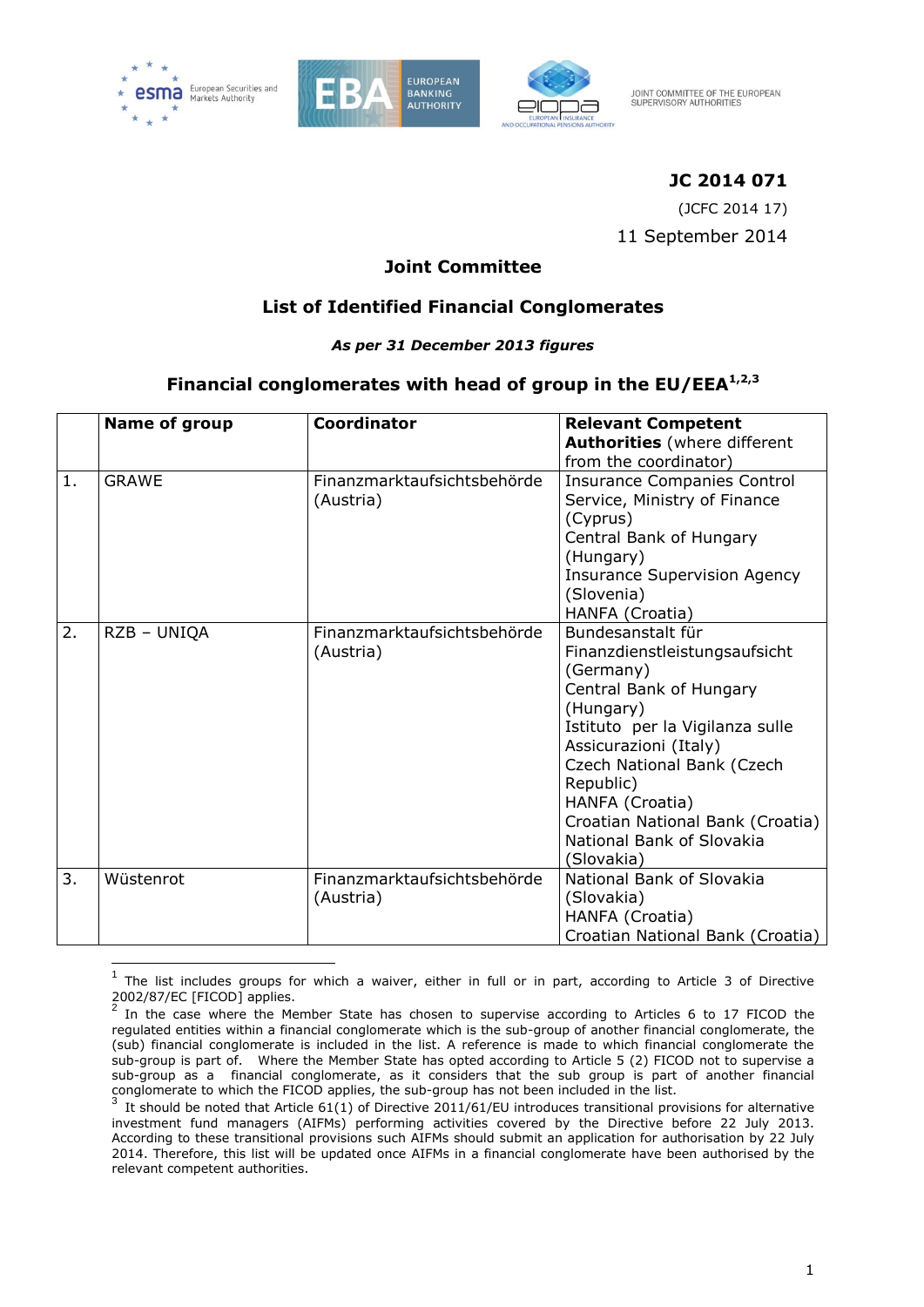





JOINT COMMITTEE OF THE EUROPEAN SUPERVISORY AUTHORITIES

| 4.  | Axa (Belgium) <sup>4</sup>                                                                          | National Bank of Belgium                                 |                                                                                                                                                                                                      |
|-----|-----------------------------------------------------------------------------------------------------|----------------------------------------------------------|------------------------------------------------------------------------------------------------------------------------------------------------------------------------------------------------------|
| 5.  | Belfius Bank NV/SA                                                                                  | (Belgium)<br>National Bank of Belgium                    | $\overline{a}$                                                                                                                                                                                       |
| 6.  | <b>INVESTAR</b><br>and its sub conglomerate<br>Argenta Banken<br>Verzekeringsgroep<br>(Argenta BVg) | (Belgium)<br>National Bank of Belgium<br>(Belgium)       | $\overline{a}$                                                                                                                                                                                       |
| 7.  | <b>KBC</b>                                                                                          | National Bank of Belgium<br>(Belgium)                    | Central Bank of Hungary<br>(Hungary)<br>Central Bank of Ireland<br>(Ireland)<br>Czech National Bank (Czech<br>Republic)<br>National Bank of Slovakia<br>(Slovakia)<br><b>Bulgarian National Bank</b> |
| 8.  | <b>EVROHOLD</b>                                                                                     | <b>Financial Supervision</b><br>Commission<br>(Bulgaria) | <b>Insurance Supervisory</b><br>Commission<br>(Romania)                                                                                                                                              |
| 9.  | Petr Kellner (PPF)                                                                                  | Czech National Bank (Czech<br>Republic)                  |                                                                                                                                                                                                      |
| 10. | Alm. Brand<br>Article 3.3 applies <sup>5</sup>                                                      | Finanstilsynet (Denmark)                                 |                                                                                                                                                                                                      |
| 11. | Danske Bank                                                                                         | Finanstilsynet (Denmark)                                 | <b>Financial Supervisory Authority</b><br>(Finland)<br>Finanstilsynet (Norway)<br>Finansinspektionen (Sweden)<br><b>Prudential Regulation Authority</b><br>(UK)                                      |
| 12. | Aktia Group                                                                                         | <b>Financial Supervisory</b><br>Authority (Finland)      | $\overline{a}$                                                                                                                                                                                       |
| 13. | LähiTapiola Group                                                                                   | <b>Financial Supervisory</b><br>Authority (Finland)      | $\overline{a}$                                                                                                                                                                                       |
| 14. | OP-Pohjola Group                                                                                    | <b>Financial Supervisory</b><br>Authority (Finland)      | Finantsinspektsioon (Estonia)                                                                                                                                                                        |
| 15. | Sampo (Nordea Bank<br>Group, If Group,<br>Mandatum Life Group)                                      | <b>Financial Supervisory</b><br>Authority (Finland)      | Finanstilsynet (Denmark)<br>Finansinspektionen (Sweden)<br>Finanstilsynet (Norway)<br>Finantsinspektsioon (Estonia)                                                                                  |

 4 As from 1 April 2014, due to a transfer of shares of all its shares in the Belgian credit institution, AXA Bank Europe SA, to AXA SA (the top holding company of the Group), AXA Holdings Belgium no longer qualifies as a mixed financial holding company according to Directive 2002/87/EC of 16 December 2002 on the supplementary supervision of credit institutions, insurance undertakings and investment firms in a financial conglomerate. It will meet the conditions of an insurance holding company according to Article 91 bis 9° of the

Belgian law dated 9 July 1975 on the supervision of Belgian insurance companies.<br><sup>5</sup> Where Article 3.3 of Directive 2002/87/EC applies, the relevant competent authorities have decided by common agreement not to regard the group as a financial conglomerate or, instead, the group in question has been identified as a financial conglomerate, but the coordinator and, where appropriate, the relevant competent authorities have decided that the group should not be subject to all requirements of supplementary supervision as required under Directive 2002/87/EC.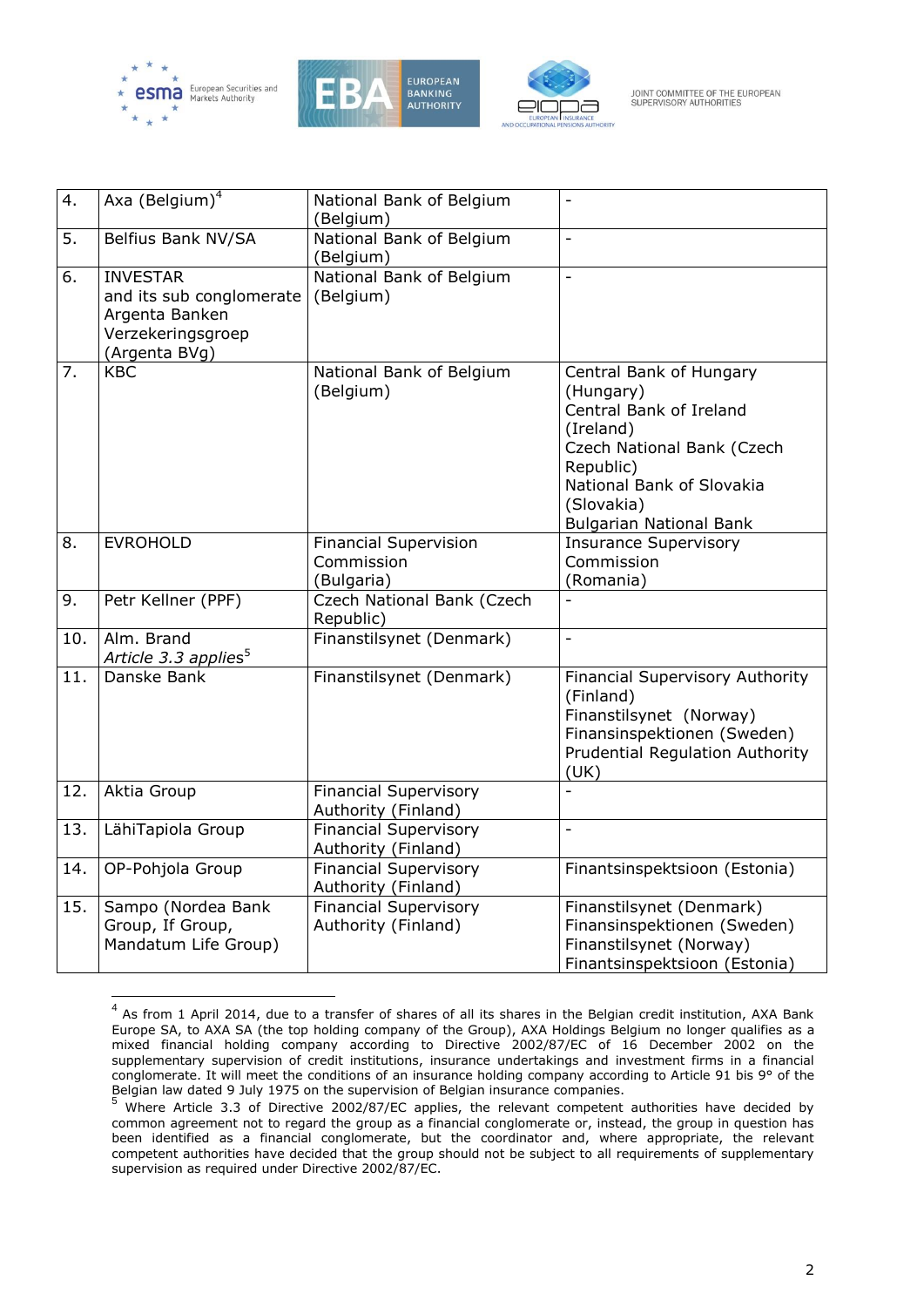





JOINT COMMITTEE OF THE EUROPEAN<br>SUPERVISORY AUTHORITIES

| 16. | Banque Neuflize OBC                            | Autorité de Contrôle<br>Prudentiel et de Résolution             |                                                                                                                                                                                                                                                                                                                                                                                                                                                                                                                                                          |
|-----|------------------------------------------------|-----------------------------------------------------------------|----------------------------------------------------------------------------------------------------------------------------------------------------------------------------------------------------------------------------------------------------------------------------------------------------------------------------------------------------------------------------------------------------------------------------------------------------------------------------------------------------------------------------------------------------------|
|     |                                                | (France)                                                        |                                                                                                                                                                                                                                                                                                                                                                                                                                                                                                                                                          |
| 17. | <b>AXA</b><br>Article 3.3 applies <sup>5</sup> | Autorité de Contrôle<br>Prudentiel et de Résolution<br>(France) | National Bank of Belgium<br>(Belgium)<br>Czech National Bank (Czech<br>Republic)<br>Bundesanstalt für<br>Finanzdienstleistungsaufsicht<br>(Germany)<br>Bank of Greece (Greece)<br>Central Bank of Ireland<br>(Ireland)<br>Istituto per la Vigilanza sulle<br>Assicurazioni (Italy)<br>Commissariat aux assurances<br>(Luxembourg)<br>Polish Financial Supervision<br>Authority (Poland)<br>Instituto de Seguros de Portugal<br>(Portugal)<br>Dirección General de Seguros y<br>Fondos de Pensiones<br>(Spain)<br>Prudential Regulation Authority<br>(UK) |
| 18. | <b>Banque Postale</b>                          | Autorité de Contrôle<br>Prudentiel et de Résolution<br>(France) |                                                                                                                                                                                                                                                                                                                                                                                                                                                                                                                                                          |
| 19. | <b>BNP Paribas</b>                             | Autorité de Contrôle<br>Prudentiel et de Résolution<br>(France) | Banca d'Italia (Italy)<br>National Bank of Belgium<br>(Belgium)<br>Czech National Bank (Czech<br>Republic)<br>Central Bank of Hungary<br>(Hungary)<br>Commission de surveillance du<br>secteur Financier (Luxembourg)<br>De Nederlandsche Bank<br>(Netherlands)<br>Polish Financial Supervision<br>Authority (Poland)<br>Dirección General de Seguros y<br>Fondos de Pensiones (Spain)<br>Finansinspektionen (Sweden)<br><b>Prudential Regulation Authority</b><br>(UK)                                                                                  |
| 20. | Crédit Agricole                                | Autorité de Contrôle<br>Prudentiel et de Résolution<br>(France) |                                                                                                                                                                                                                                                                                                                                                                                                                                                                                                                                                          |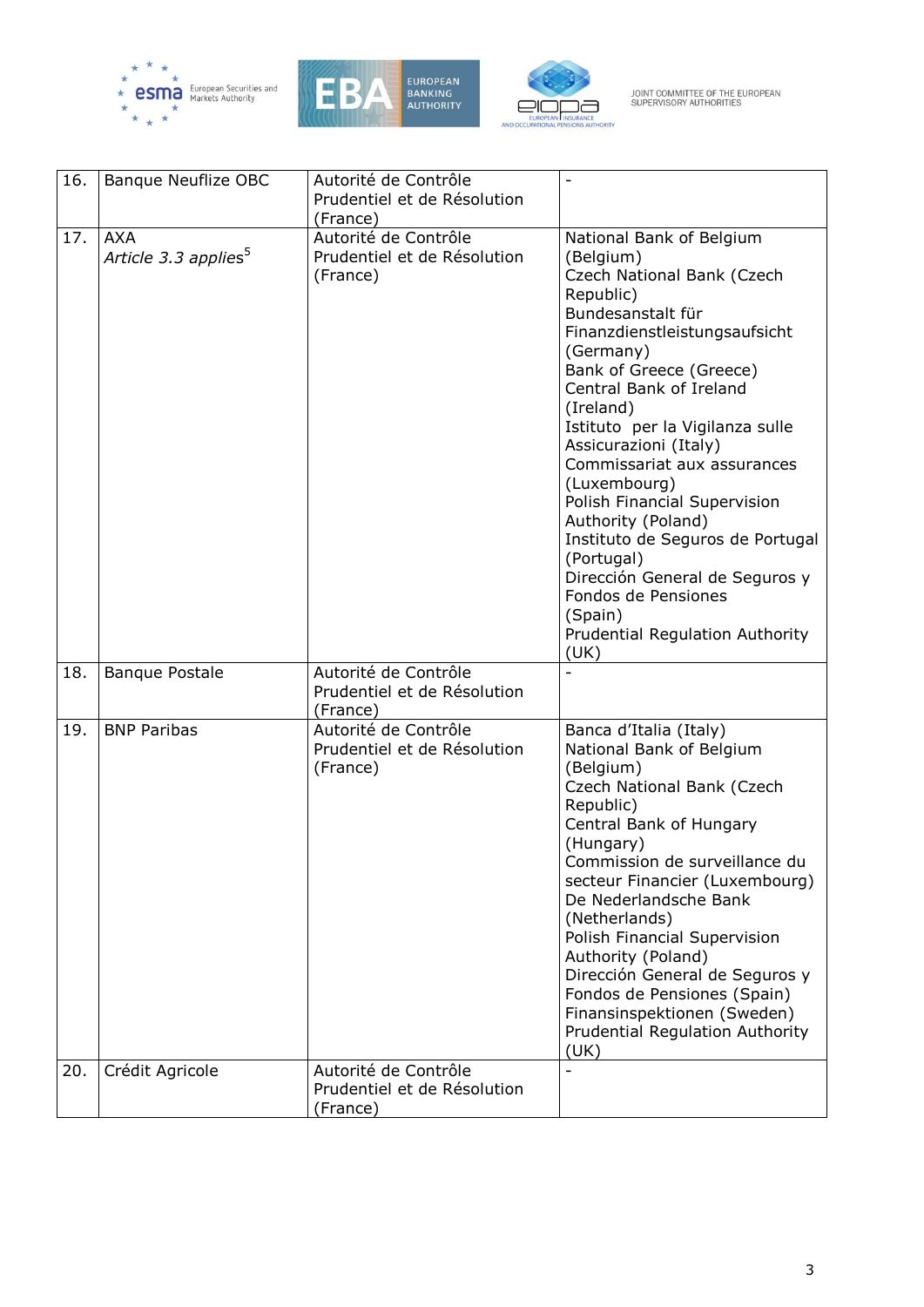

 $\overline{a}$ 





JOINT COMMITTEE OF THE EUROPEAN<br>SUPERVISORY AUTHORITIES

| 21. | Crédit Mutuel            | Autorité de Contrôle<br>Prudentiel et de Résolution<br>(France) |                                                                                                                                                                                                                                                                                                                                                                                                                                                                                                        |
|-----|--------------------------|-----------------------------------------------------------------|--------------------------------------------------------------------------------------------------------------------------------------------------------------------------------------------------------------------------------------------------------------------------------------------------------------------------------------------------------------------------------------------------------------------------------------------------------------------------------------------------------|
| 22. | Groupe BPCE              | Autorité de Contrôle<br>Prudentiel et de Résolution<br>(France) |                                                                                                                                                                                                                                                                                                                                                                                                                                                                                                        |
| 23. | Société Générale         | Autorité de Contrôle<br>Prudentiel et de Résolution<br>(France) | <b>Bulgarian National Bank</b><br>(Bulgaria)<br>Czech National Bank (Czech<br>Republic)<br>Commission de surveillance du<br>secteur Financier (Luxembourg)<br><b>Insurance Supervisory</b><br>Commission<br>(Romania)                                                                                                                                                                                                                                                                                  |
| 24. | Allianz                  | Bundesanstalt für<br>Finanzdienstleistungsaufsicht<br>(Germany) | Finanzmarktaufsichtsbehörde<br>(Austria)<br><b>Bulgarian National Bank</b><br>(Bulgaria)<br>Autorité de Contrôle Prudentiel<br>et de Résolution (France)<br>Central Bank of Hungary<br>(Hungary)<br>Banca d'Italia (Italy)<br>Istituto per la Vigilanza sulle<br>Assicurazioni (IVASS) (Italy)<br>De Nederlandsche Bank<br>(Netherlands)<br>Instituto de Seguros de Portugal<br>(Portugal)<br>Dirección General de Seguros y<br>Fondos de Pensiones (Spain)<br>Prudential Regulation Authority<br>(UK) |
| 25. | <b>DEBEKA Group</b>      | Bundesanstalt für<br>Finanzdienstleistungsaufsicht<br>(Germany) |                                                                                                                                                                                                                                                                                                                                                                                                                                                                                                        |
| 26. | Deutsche Bank            | Bundesanstalt für<br>Finanzdienstleistungsaufsicht<br>(Germany) | <b>Prudential Regulation Authority</b><br>(UK)                                                                                                                                                                                                                                                                                                                                                                                                                                                         |
| 27. | DZ Bank Gruppe           | Bundesanstalt für<br>Finanzdienstleistungsaufsicht<br>(Germany) | $\overline{a}$                                                                                                                                                                                                                                                                                                                                                                                                                                                                                         |
| 28. | Inter Group <sup>6</sup> | Bundesanstalt für<br>Finanzdienstleistungsaufsicht<br>(Germany) |                                                                                                                                                                                                                                                                                                                                                                                                                                                                                                        |

 $6$  With decision of 4 September 2014, Inter Group has been exempted from supplementary supervision according to the German Finanzkonglomerate-Aufsichtsgesetz (FKAG), implementing Article 3.3a of Directive 2002/87/EC. Where Article 3.3a of Directive 2002/87/EC applies, the relevant competent authorities have decided by common agreement not to regard the group as a financial conglomerate or, instead, the group in question has been identified as a financial conglomerate, but the coordinator and, where appropriate, the relevant competent authorities have decided that the group should not be subject to all requirements of supplementary supervision as required under Directive 2002/87/EC.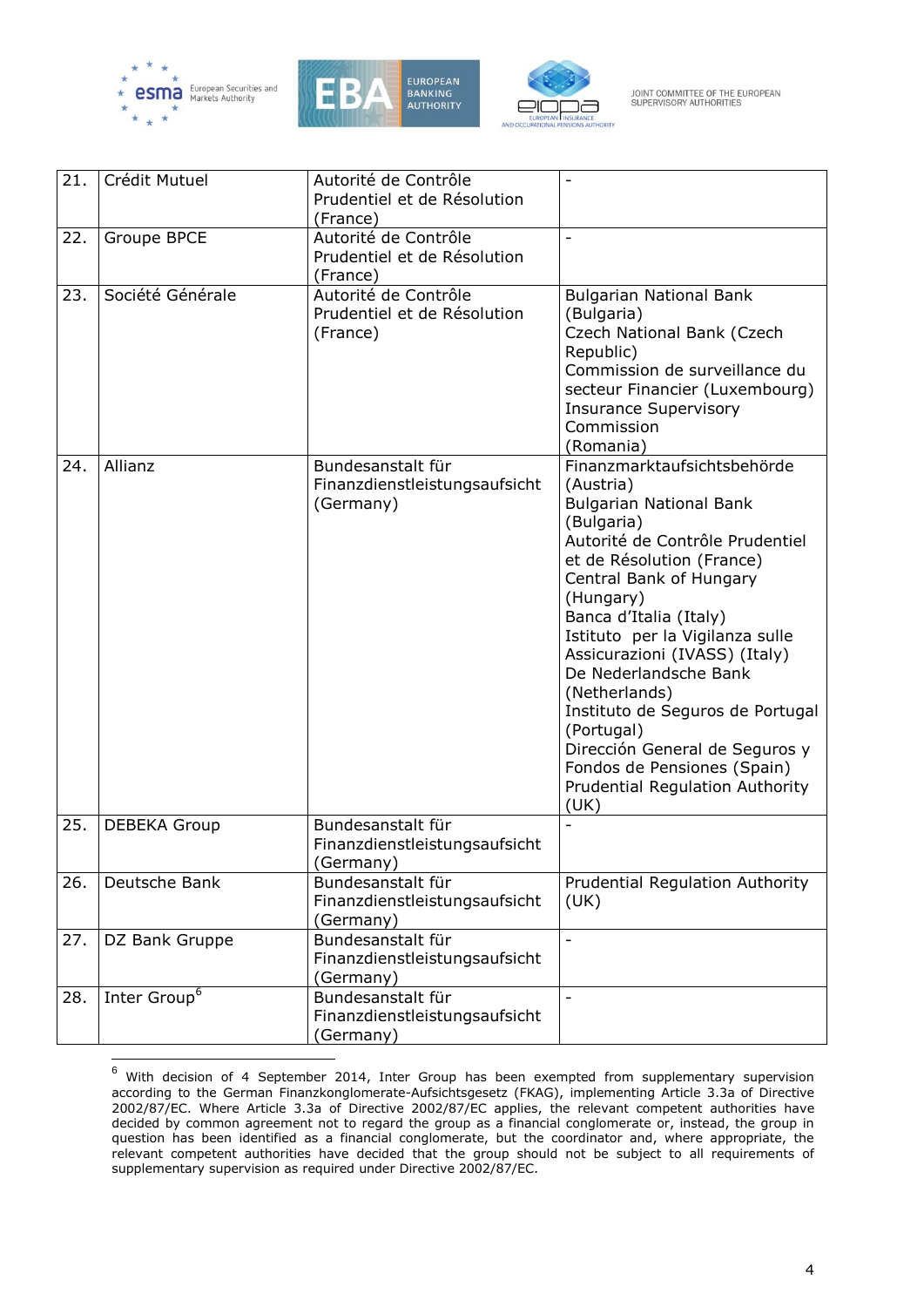





JOINT COMMITTEE OF THE EUROPEAN<br>SUPERVISORY AUTHORITIES

| 29. | <b>LVM Group</b>                                                                                          | Bundesanstalt für<br>Finanzdienstleistungsaufsicht<br>(Germany) |                                                                                                                                                                                                                                                                                                                                                                                                     |
|-----|-----------------------------------------------------------------------------------------------------------|-----------------------------------------------------------------|-----------------------------------------------------------------------------------------------------------------------------------------------------------------------------------------------------------------------------------------------------------------------------------------------------------------------------------------------------------------------------------------------------|
| 30. | Signal Iduna Gruppe                                                                                       | Bundesanstalt für<br>Finanzdienstleistungsaufsicht<br>(Germany) |                                                                                                                                                                                                                                                                                                                                                                                                     |
| 31. | <b>WGZ BANK AG</b><br>Westdeutsche<br>Genossenschafts-<br>Zentralbank<br>Article 3.3 applies <sup>5</sup> | Bundesanstalt für<br>Finanzdienstleistungsaufsicht<br>(Germany) | $\overline{a}$                                                                                                                                                                                                                                                                                                                                                                                      |
| 32. | Wüstenrot und<br>Württembergische Group                                                                   | Bundesanstalt für<br>Finanzdienstleistungsaufsicht<br>(Germany) | Czech National Bank (Czech<br>Republic)                                                                                                                                                                                                                                                                                                                                                             |
| 33. | Bank of Ireland<br>Article 3.3 applies <sup>5</sup>                                                       | Central Bank of Ireland<br>(Ireland)                            | Prudential Regulation Authority<br>(UK)                                                                                                                                                                                                                                                                                                                                                             |
| 34. | Generali                                                                                                  | Istituto per la Vigilanza sulle<br>Assicurazioni (Italy)        | Finanzmarktaufsichtsbehörde<br>(Austria)<br>Czech National Bank (Czech<br>Republic)<br>Autorité de Contrôle Prudentiel<br>et de Résolution (France)<br>Bundesanstalt für<br>Finanzdienstleistungsaufsicht<br>(Germany)<br>Central Bank of Hungary<br>(Hungary)<br>Banca d'Italia (Italy)<br>De Nederlandsche Bank<br>(Netherlands)<br>Dirección General de Seguros y<br>Fondos de Pensiones (Spain) |
| 35. | Gruppo Azimut                                                                                             | Banca d'Italia (Italy)                                          |                                                                                                                                                                                                                                                                                                                                                                                                     |
| 36. | Gruppo Carige                                                                                             | Banca d'Italia (Italy)                                          | Istituto per la Vigilanza sulle<br>Assicurazioni (Italy)                                                                                                                                                                                                                                                                                                                                            |
| 37. | Unipol                                                                                                    | Istituto per la Vigilanza sulle<br>Assicurazioni (Italy)        | Banca d'Italia (Italy)                                                                                                                                                                                                                                                                                                                                                                              |
| 38. | Intesa San Paolo S.p.A.                                                                                   | Banca d'Italia (Italy)                                          | Central Bank of Hungary<br>(Hungary)<br>Istituto per la Vigilanza sulle<br>Assicurazioni (Italy)<br>National Bank of Slovakia<br>(Slovakia)<br>Croatian National Bank (Croatia)                                                                                                                                                                                                                     |
| 39. | Mediolanum                                                                                                | Banca d'Italia (Italy)                                          | Istituto per la Vigilanza sulle<br>Assicurazioni (Italy)<br>Banco de España (Spain)                                                                                                                                                                                                                                                                                                                 |
| 40. | Monte Paschi Siena<br>Article 3.3 applies <sup>5</sup>                                                    | Banca d'Italia (Italy)                                          | Istituto per la Vigilanza sulle<br>Assicurazioni (Italy)                                                                                                                                                                                                                                                                                                                                            |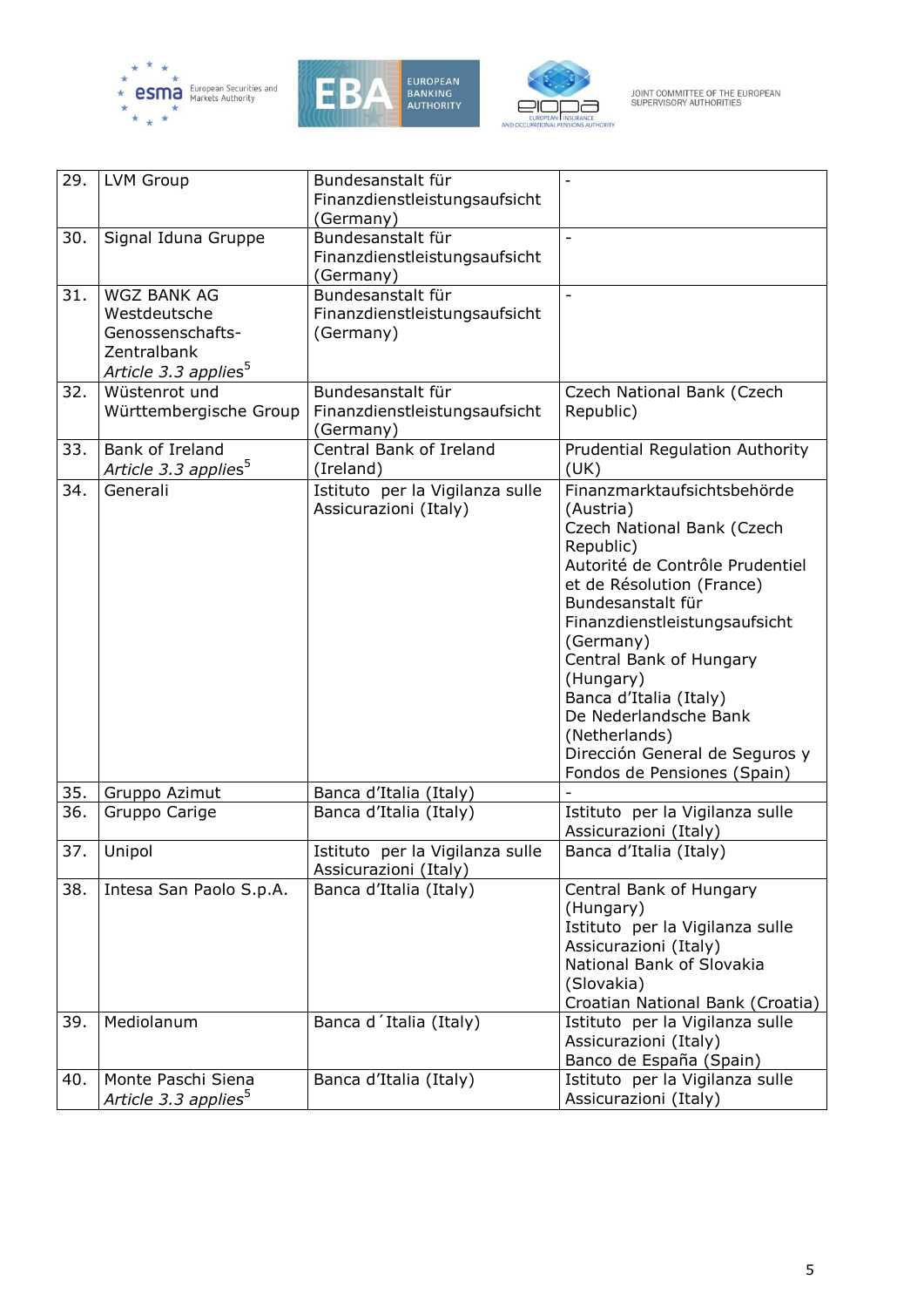





| 41. | Unicredit S.p.A.<br>Article 3.3 applies <sup>5</sup> | Banca d'Italia (Italy)                 | Istituto per la Vigilanza sulle<br>Assicurazioni (Italy)<br>Bundesanstalt für<br>Finanzdienstleistungsaufsicht<br>(Germany)<br>Polish Financial Supervision<br>Authority (Poland)<br>Croatian National Bank (Croatia)                                                                                                     |
|-----|------------------------------------------------------|----------------------------------------|---------------------------------------------------------------------------------------------------------------------------------------------------------------------------------------------------------------------------------------------------------------------------------------------------------------------------|
| 42. | Aegon                                                | De Nederlandsche Bank<br>(Netherlands) | <b>Prudential Regulation Authority</b><br>(UK)<br>Central Bank of Hungary<br>(Hungary)                                                                                                                                                                                                                                    |
| 43. | Delta Lloyd                                          | De Nederlandsche Bank<br>(Netherlands) | Bundesanstalt für<br>Finanzdienstleistungsaufsicht<br>(Germany)<br>National Bank of Belgium<br>(Belgium)                                                                                                                                                                                                                  |
| 44. | <b>ING</b>                                           | De Nederlandsche Bank<br>(Netherlands) | National Bank of Belgium<br>(Belgium)<br>Bundesanstalt für<br>Finanzdienstleistungsaufsicht<br>(Germany)<br>Central Bank of Hungary<br>(Hungary)<br>Polish Financial Supervision<br>Authority (Poland)<br>Dirección General de Seguros y<br>Fondos de Pensiones (Spain)<br><b>Prudential Regulation Authority</b><br>(UK) |
| 45. | Rabo-Eureko                                          | De Nederlandsche Bank<br>(Netherlands) |                                                                                                                                                                                                                                                                                                                           |
| 46. | SNS-Reaal                                            | De Nederlandsche Bank<br>(Netherlands) | $\overline{\phantom{0}}$                                                                                                                                                                                                                                                                                                  |
| 47. | <b>DNB</b>                                           | Finanstilsynet (Norway)                | Finansinspektsioon (Estonia)<br>Financial and Capital Market<br>Commission (Latvia)<br>Commission de Surveillance de<br>Secteur Financier (Luxembourg)<br>Polish Financial Supervision<br>Authority (Poland)                                                                                                              |
| 48. | Gjensidige                                           | Finanstilsynet (Norway)                | Financial and Capital Market<br>Commission (Latvia)<br>Finanstilsynet (Denmark)                                                                                                                                                                                                                                           |
| 49. | Jernbane-personalets                                 | Finanstilsynet (Norway)                |                                                                                                                                                                                                                                                                                                                           |
| 50. | Sparebank1                                           | Finanstilsynet (Norway)                | $\overline{a}$                                                                                                                                                                                                                                                                                                            |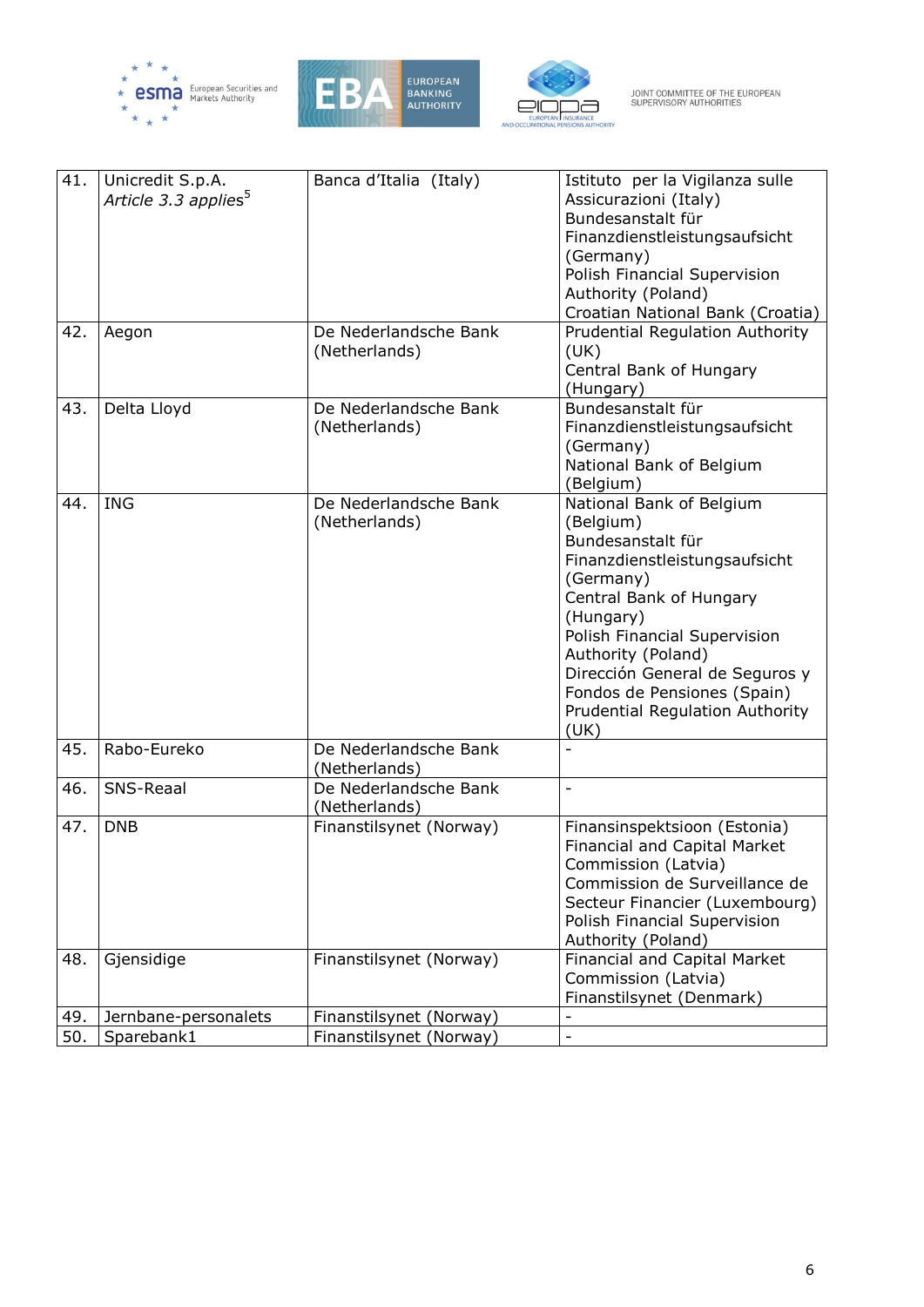





| 51. | Storebrand                                                                                | Finanstilsynet (Norway)                           | Finansinspektionen (Sweden)<br>Finanstilsynet (Denmark)<br>Central Bank of Ireland<br>(Ireland)                                                    |
|-----|-------------------------------------------------------------------------------------------|---------------------------------------------------|----------------------------------------------------------------------------------------------------------------------------------------------------|
| 52. | Eika Group                                                                                | Finanstilsynet (Norway)                           |                                                                                                                                                    |
| 53. | Caixa Geral de Depositos<br>$(CGD)^7$                                                     | Banco de Portugal (Portugal)                      | Instituto de Seguros de Portugal<br>(Portugal)                                                                                                     |
| 54. | Espírito Santo Financial<br>Group (ESFG) <sup>8</sup><br>Article 3.3 applies <sup>5</sup> | Banco de Portugal (Portugal)                      | Instituto de Seguros de Portugal<br>(Portugal)                                                                                                     |
| 55. | <b>Triglav Group</b>                                                                      | <b>Insurance Supervision Agency</b><br>(Slovenia) | Bank of Slovenia (Slovenia)                                                                                                                        |
| 56. | Banco Bilbao Vizcaya<br>Argentaria (BBVA)<br>Article 3.3 applies <sup>5</sup>             | Banco de España (Spain)                           | Dirección General de Seguros y<br>Fondos de Pensiones (Spain)                                                                                      |
| 57. | Banco Santander, S.A.<br>Article 3.3 applies <sup>5</sup>                                 | Banco de España (Spain)                           | Instituto de Seguros de Portugal<br>(Portugal)<br>Dirección General de Seguros y<br>Fondos de Pensiones (Spain)                                    |
| 58. | Grupo La Caixa                                                                            | Banco de España (Spain)                           | Dirección General de Seguros y<br>Fondos de Pensiones (Spain)                                                                                      |
| 59. | Grupo Ibercaja                                                                            | Banco de España (Spain)                           | Dirección General de Seguros y<br>Fondos de Pensiones (Spain)                                                                                      |
| 60. | Avanza                                                                                    | Finansinspektionen (Sweden)                       | $\blacksquare$                                                                                                                                     |
| 61. | Nordnet                                                                                   | Finansinspektionen (Sweden)                       | $\overline{\phantom{a}}$                                                                                                                           |
| 62. | Länsförsäkringar                                                                          | Finansinspektionen (Sweden)                       | $\overline{\phantom{a}}$                                                                                                                           |
| 63. | Resurs                                                                                    | Finansinspektionen (Sweden)                       | $\overline{a}$                                                                                                                                     |
| 64. | <b>SEB</b>                                                                                | Finansinspektionen (Sweden)                       | Finanstilsynet (Denmark)<br>Bundesanstalt für<br>Finanzdienstleistungsaufsicht<br>(Germany)<br>Financial and Capital Market<br>Commission (Latvia) |
| 65. | Svenska Handelsbanken                                                                     | Finansinspektionen (Sweden)                       | $\overline{a}$                                                                                                                                     |
| 66. | Skandia                                                                                   | Finansinspektionen (Sweden)                       | $\Box$                                                                                                                                             |
| 67. | Baillie Gifford & Co<br>Article 3.3 applies <sup>5</sup>                                  | <b>Financial Conduct Authority</b><br>(UK)        | $\overline{\phantom{a}}$                                                                                                                           |

 7 Group Caixa Geral de Depósitos (CGD) qualified as a financial conglomerate as per the end of 2013 figures but due to the disposal of the major part of its insurance holdings during the first half of 2014 it will no longer qualify as a financial conglomerate by the time of publication of this list.

<sup>8</sup> Espírito Santo Financial Group (ESFG) ceased to be subject to supervision by the time of publication of this list and following the resolution measure applied to Banco Espírito Santo, S.A. its status under FICOD will not be further assessed.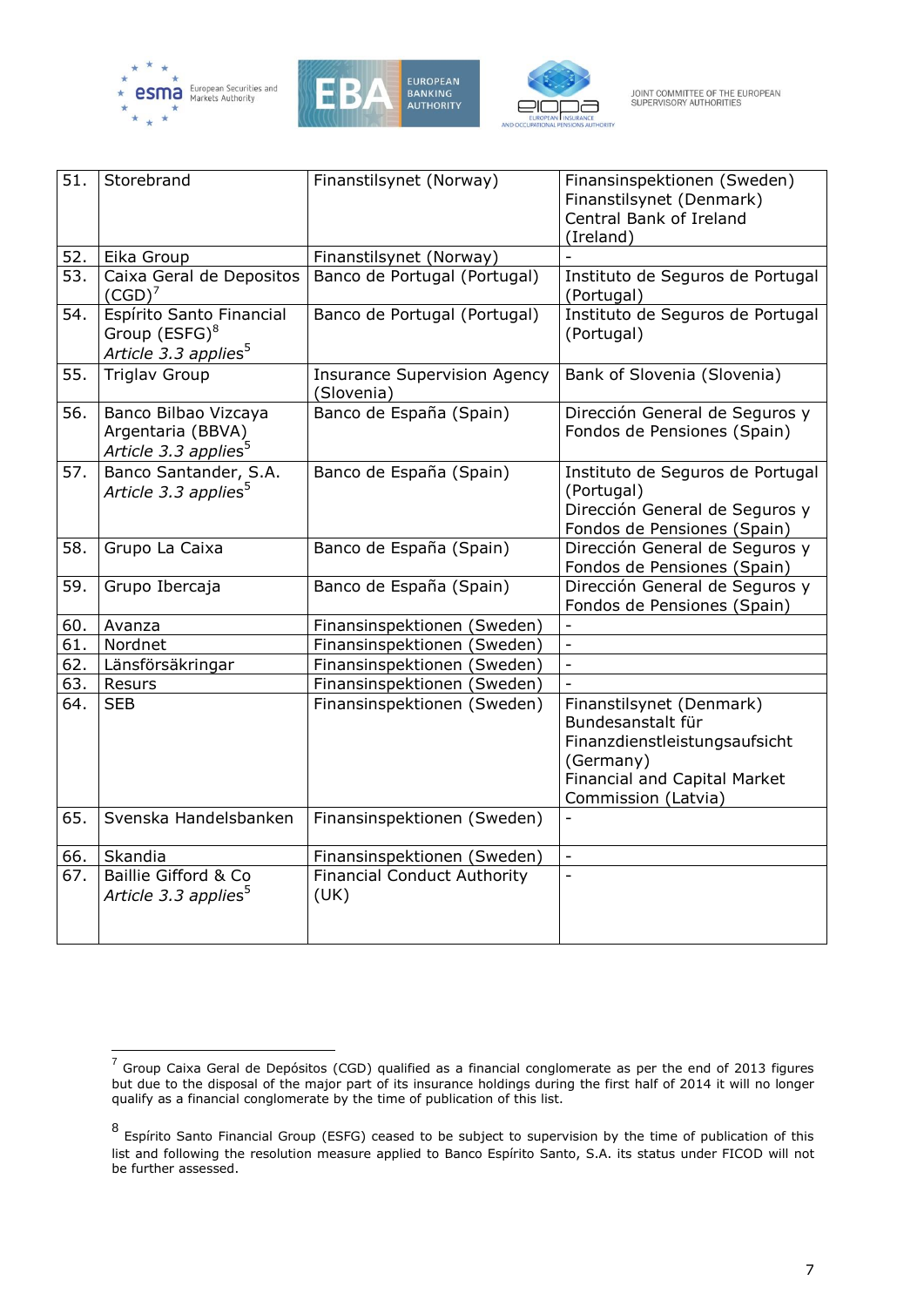





| 68. | <b>HSBC</b><br>Article 3.3 applies <sup>5</sup> | <b>Prudential Regulation</b><br>Authority (UK) | Autorité de Contrôle Prudentiel<br>et de Résolution (France)<br>Bundesanstalt für<br>Finanzdienstleistungsaufsicht<br>(Germany)<br><b>Malta Financial Services</b><br>Authority (Malta) |
|-----|-------------------------------------------------|------------------------------------------------|-----------------------------------------------------------------------------------------------------------------------------------------------------------------------------------------|
| 69. | Lloyds Banking Group                            | <b>Prudential Regulation</b><br>Authority (UK) |                                                                                                                                                                                         |
| 70. | Old Mutual                                      | <b>Prudential Regulation</b><br>Authority (UK) |                                                                                                                                                                                         |
| 71. | Sanlam                                          | <b>Prudential Regulation</b><br>Authority (UK) | ۰                                                                                                                                                                                       |